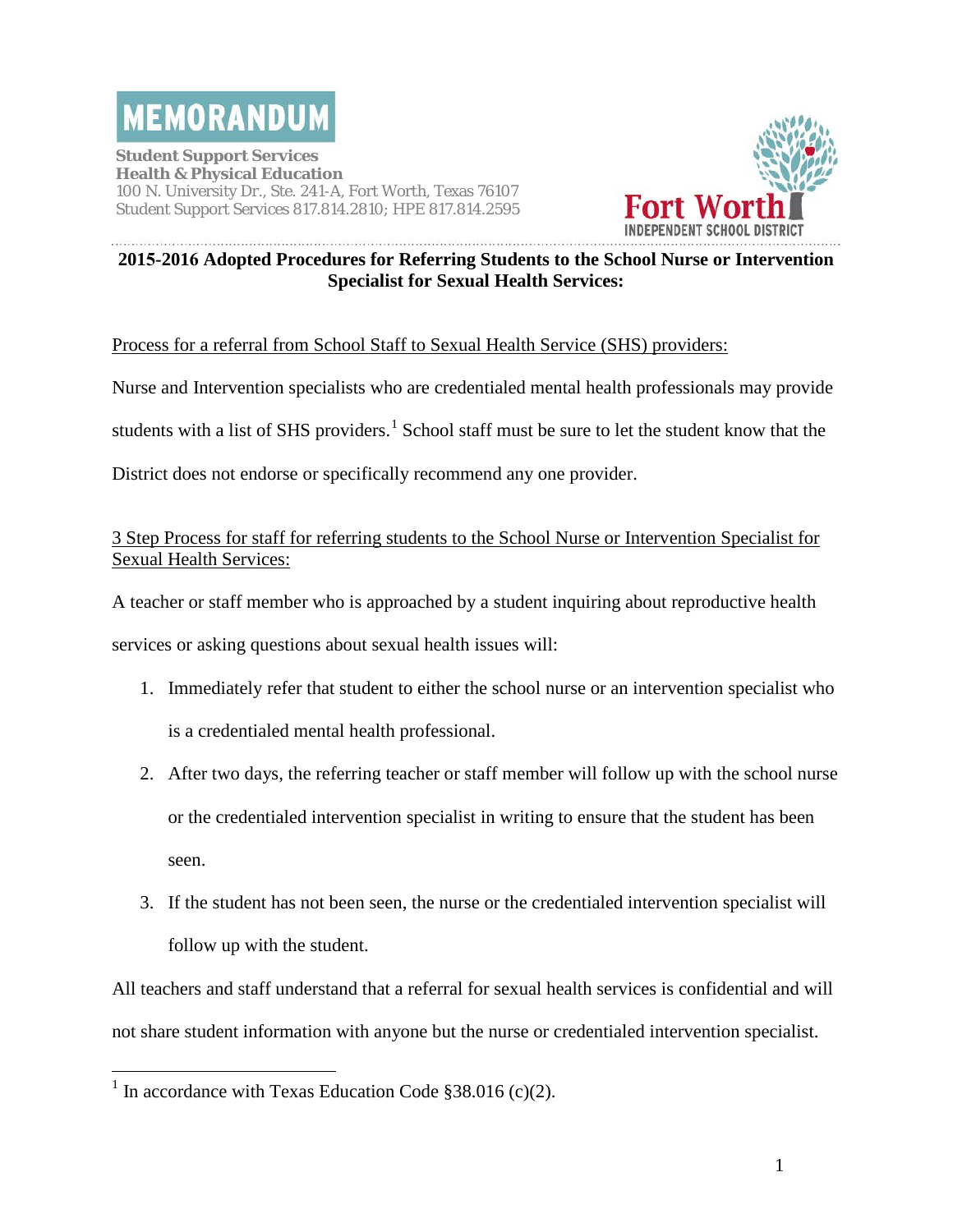

# **Reproductive Health Service Providers**

# **JPS School-Based Health Centers:**

#### **JPS School Based Health Center Eastern Hills**

Eastern Hills Elementary School 5900 Yosemite Drive Fort Worth, Texas 76112 Phone: 817-702-4867

Hours: Mon-Wed: 7:00am-7:00pm Thursday: 8:00-12:00 pm

#### **JPS School Based Health Center - Forest Oak** Forest Oak Middle School

3250 Pecos Street Fort Worth, Texas 76119 Phone: 817-702-4864

Hours: Monday-Thursday, 7:00am-5:30pm

## **JPS School Based Health Center - Haltom**

**City** 2807 Layton Avenue Fort Worth, Texas 76117 Phone: 817-702-5234

Hours: Monday-Thursday, 7:00am-5:30pm

#### **JPS School Based Health Center Western Hills** Western Hills Elementary School 8376 Mojave Trail Fort Worth, TX 76116 Phone: (817) 702-4881

Hours: Monday-Thursday, 7:00am-5:30pm

#### **JPS School Based Health Center North Side**

J.P. Elder Middle School 2011 Prospect Avenue Fort Worth, Texas 76164 Phone: 817-702-4871

Hours: Mon-Wed: 7:00am-7:00pm Thursday: 8:00-12:00 pm

## **JPS School Based Health Center Southside**

2115 Hemphill Fort Worth, Texas 76110 Phone: 817-702-5155

Hours: Mon-Wed: 7:00am-7:00pm Thursday: 8:00-12:00 pm

This health care provider location information sheet is not a referral and is not meant as an endorsement of these providers by the Fort Worth Independent School District or any of its staff. Current as of  $6/30/2015$  By: Student Support Services/HPE